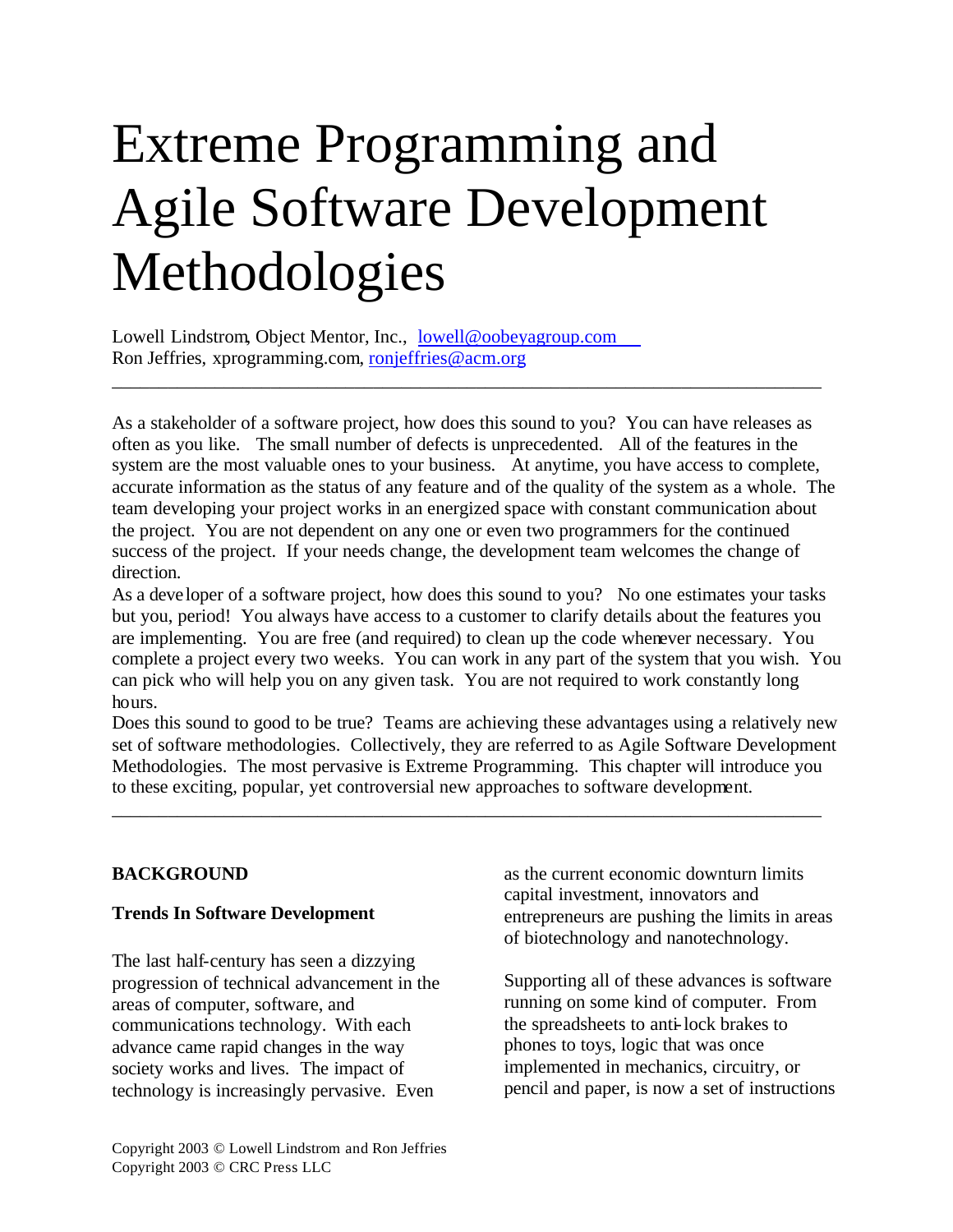controlling one or many computers. These computers communicate with each other over networks ignorant to the limits of geography and even wires. The notion of a program running on a computer is largely a memory as the emergence of distributed computing models, most recently Web Services, allow many different computers to participate in the "running" of a program or system to yield a given output.

In this explosive environment, software professionals have the challenge to deliver a seemingly infinite backlog of software projects, while keeping abreast with the latest advances. The results are debatable at best. Survey after survey continues to confirm that most software projects fail against some measure of success. Most software developers have many more stories of failure than of success. Given the friction and finger pointing that accompanies the end of a failed project, it is difficult to research the causes of software failures. However, typically, projects fail for the one of more of the following:

- ? Requirements that are not clearly communicated
- ? Requirements that do not solve the business problem
- ? Requirements that change prior to the completion of the project
- ? Software (code) that has not been tested
- ? Software that has not been tested as the user will use it
- ? Software developed such that it is hard to modify.
- ? Software that is used for functions for which it was not intended
- ? Projects not staffed with the resources required in the project plan
- ? Schedule and scope commitments are made prior to fully understanding of the requirements or the technical risks.

Despite these delivery problems, strong demand seems to hold steady. Reports still suggest a shortage of software professionals and college graduates, despite the implosion of the Internet industry slowing the growth of demand and the emergence of offshore programming market increasing supply.

## **Improvement Remains Elusive**

Efforts to improve the success rate of software projects have since the first bug was detected. Recently, these efforts have focused on four distinct part of the software development process: requirements gathering, designing and developing the software, testing the results, and overall project management. Formal requirements definition and analysis addressed the problem of requirements that were incomplete or did not reflect the needs of the customer. Formal design before implementation addressed the goals of reuse, consistency of operation, and reducing rework. Testing catches defects before they reach the users. Project Management addressed the problem of coordinating the efforts of multi-department teams. These areas of focus follow a logical approach to process improvement: improve the quality of the inputs (requirements), improve the quality of the output (designing and developing, project management), and improve the detection and elimination of defects prior to shipping (testing). Methods and tools focusing on these four distinct areas of software development have proliferated.

For some projects, these efforts have been effective. For others, it yielded silos of responsibility, with poor communication between the groups and distributed ownership and accountability. If a project is late, it is easy for the programmers to blame the requirements gatherers and vice versa. If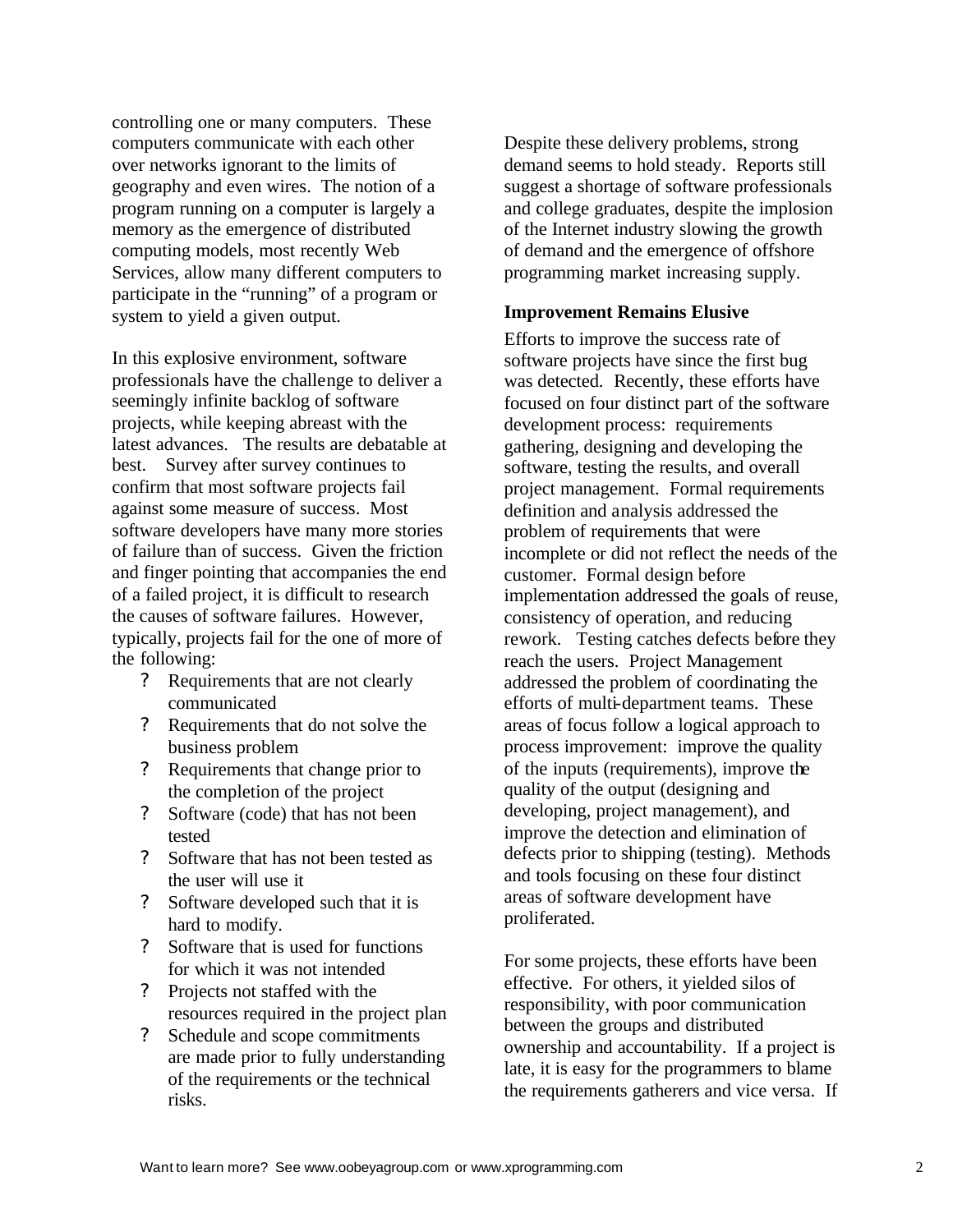the users detect defects, finger pointing ensues between developers and testers. Project Management techniques try to better coordinate the activities of the multiple groups involved in delivering the project, but add yet another silo and area of accountability. The most popular project management techniques focus on developing a plan and sticking to the plan. This improves coordination, but reduces the ability of the project to adapt to new information regarding the requirements or the implementation details.

#### **Emergence Of Agile Methods**

The additional process steps, roles, and artifacts helped many teams to enjoy higher success rates and more satisfied customers. Unfortunately, many projects failed attempting to use the same techniques. Some projects got lost in the documents and never implemented any code, missing the window of opportunity for the software. Others did not leave enough time at the end for implementation and test, and delivered systems inconsistent with the documents and designs on which most of the project time was spent.

At the same time, numerous projects were very successful that did not follow methods with binders of documents, detailed designs, and project plans. Many experienced programmers were having great success without all of these extra steps. The determining factor of project success seemed more and more to be the people on the project, not the technology or the methods that were being used. After all, people end up writing the software at some point. To some, the developers that did not embrace the new methodologies appeared to be undisciplined and indifferent to quality, despite their successes at delivering quality software that people wanted to use.

A few people started to author papers about these disciplined, yet lighter approaches to software development. They called them Extreme Programming, SCRUM, Crystal, Adaptive, etc. Different authors emphasized different aspects of software development. Some focused on approaches to planning and requirements, some focused on ways to write software that could be changed more easily. Some focused on the people interactions that allow software developers to more easily adapt to their customers' changing needs. These various efforts created a focal point for a community that furthered the set of practices that succeed without many of the activities and artifacts required by more defined methodologies.

In the fall of 1999, *Extreme Programming, Embrace Change<sup>1</sup> ,* was published and the trend had found its catalyst. In early 2001, the different innovators that were creating different agile methodologies held a retreat and scribed the Agile Manifesto for Software Development. $2$  By the spring of 2002, Computerworld.com ran the following headline: "More than two-thirds of all corporate IT organizations will use some form of 'agile' software development process within 18 months, Giga Information Group predicted this week at its application development conference here."<sup>3</sup>

## **AGILE METHODOLOGIES**

At the retreat in early 2001, a number of leaders of the agile software development movement held a retreat to discuss their approaches and to explore the commonalities and differences. What emerged was the Agile Manifesto for Software Development. The manifesto articulates core values and principles that guide agile methodologies.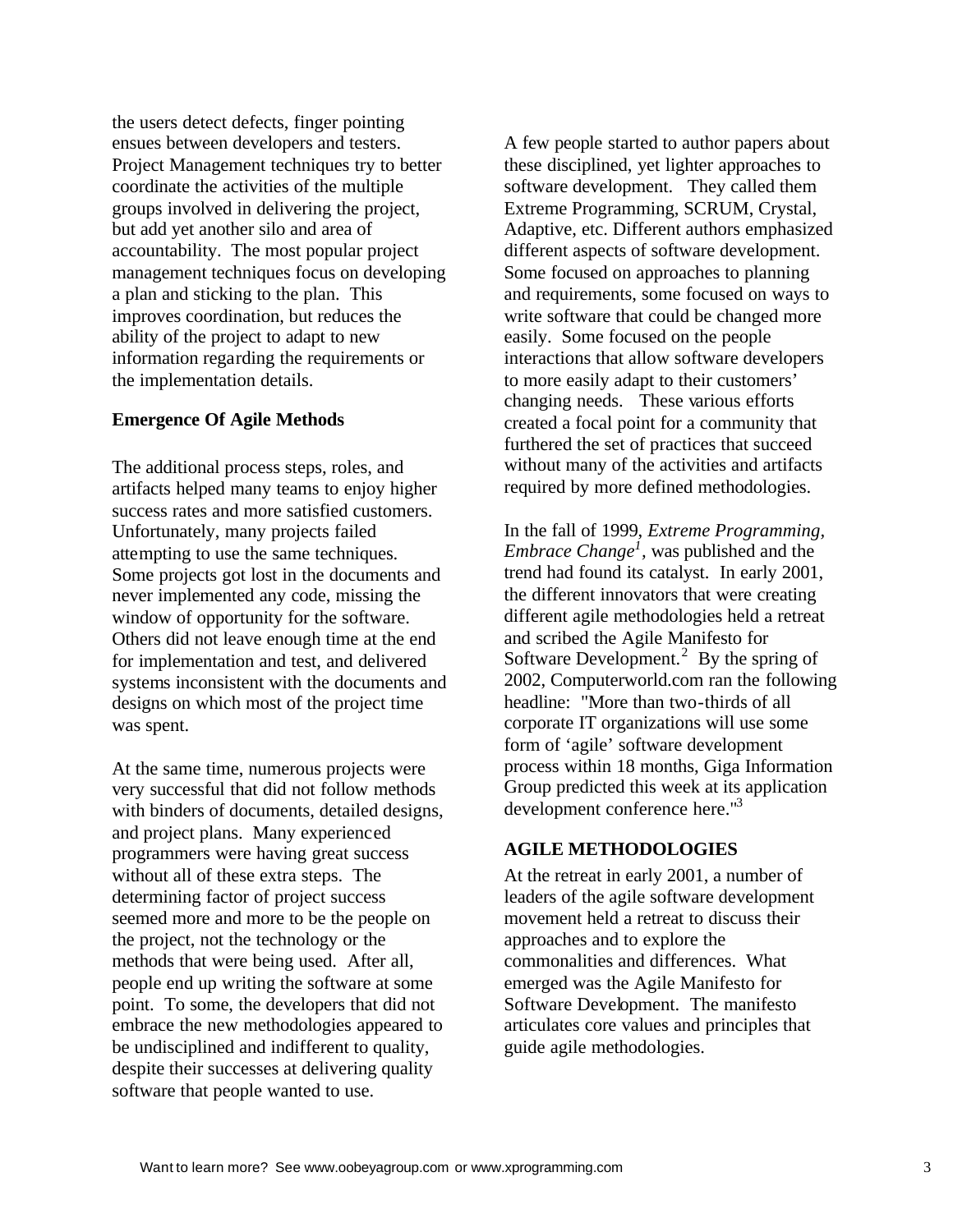# **Agile Manifesto**

*We are uncovering better ways of developing software by doing it and helping others to do it. Through this work we have come to value:*

**Individuals and interactions** over processes and tools **Working software** over comprehensive documentation **Customer collaboration** over contract negotiation **Responding to change** over following a plan

> *That is, while there is value on the items on the right, we value the items on the left more.*

# **Principles behind the Agile Manifesto**

*We follow these principles:*

- ? Our highest priority is to satisfy the customer through early and continuous delivery of valuable software.
- ? Welcoming changing requirements, even late in development. Agile processes harness change for the customer's competitive advantage.
- ? Deliver working software frequently, from a couple of weeks to a couple of months, with a preference to shorter time scales.
- ? Business people and developers must work together daily throughout the project.
- ? Build projects around motivated individuals. Give them the environment and support they need, and trust them to get the job done.
- ? The most efficient and effective method of conveying information to and within a development team is face-to-face conversation.
- ? Working software is the primary measure of progress.
- ? Agile processes promote sustainable development. The sponsors, developers, and users should be able to maintain a constant pace indefinitely.
- ? Continuous attention to technical excellence and good design enhances agility.
- ? Simplicity the art of maximizing the amount of work not done-is essential.
- ? The best architectures, requirements, and designs emerge from selforganized teams.
- ? At regular intervals, the team reflects on how to become more effective, then tunes and adjusts its behavior accordingly.

# **Agile Methods**

The number of methods that claim to align the Agile Manifesto will continue to grow with the popularity of the agile software methodologies. The early initial  $methodologies include<sup>4</sup>:$ 

- ? Extreme Programming
- ? SCRUM
- ? Crystal
- ? Feature Driven Development
- ? Lean Development
- ? Adaptive Software Development
- ? DSDM

# **EXTREME PROGRAMMING**

Extreme Programming (XP) is the most widely used agile methodology. XP shares the values espoused by the manifesto but goes further to specify simple set of practices. Where as many popular methodologies try to answer the question "What are all of the practices I might ever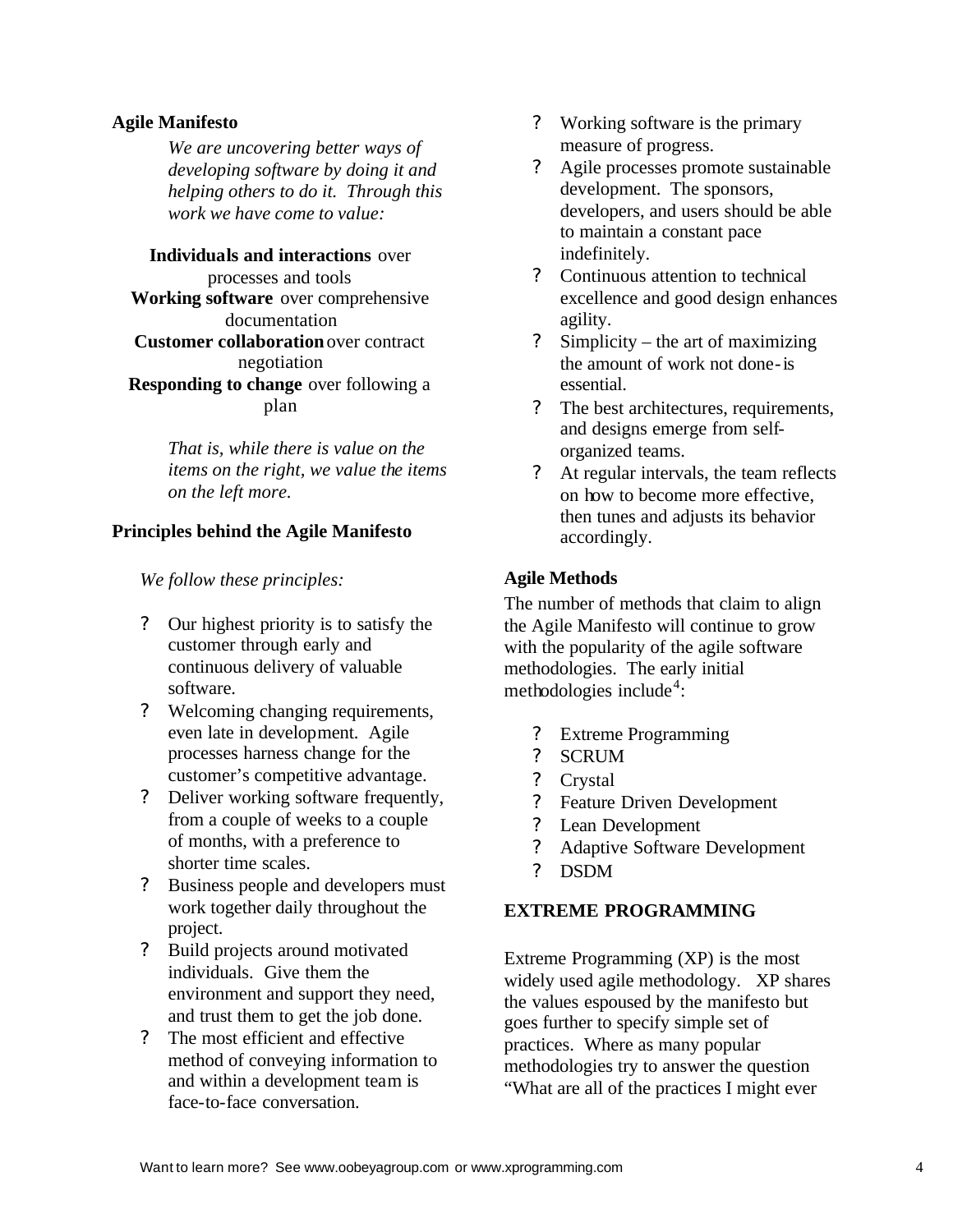need on a software project?" XP simply asks, "What is the simplest set of practices I could possibly need and what do I need to do to limit my needs to those practices?"

The significance of this difference cannot be understated. The most frequent critique of XP is that it is too simple to work beyond a narrow set of project criteria. Yet, the set of known successes with XP continues to stretch the breadth of projects applicable for XP. It would seem that the parameters that we use to determine what methods are appropriate for what project are still inadequate.

To many, XP is a set of twelve interdependent software development practices. Used together, these practices have had much success, initially with small teams, working on projects with high degrees of change. However, the more one works with XP, the more it is apparent that the practices don't capture the essence of XP. As with the heavier methods, some teams have great success with the XP practices, some less so. Some larger teams have greater success than smaller ones. Some teams with legacy code have success; others do not. There is something more than just the practices that enable teams to succeed with XP. This extra attribute of XP is the XP Values.

### **What Is Extreme Programming?**

Extreme Programming is a discipline of software development based on values of simplicity, communication, feedback, and courage. It works by bringing the whole team together in the presence of simple practices, with enough feedback to enable the team to see where they are and to tune the practices to their unique situation.

In Extreme Programming, every contributor to the project is a member of the "Whole Team", a single business/development/testing team that handles all aspects of the development. Central to the team is the "Customer", one or more business representatives who sit with the team and work with them daily.

Extreme Programming teams use a simple form of planning and tracking to decide what to do next and to predict when any desired feature set will be delivered. Focused on business value, the team produces the software in a series of small fully integrated releases that pass all the tests that the Customer has defined. The core XP practices for the above are called Whole Team, Planning Game, Small Releases, and Acceptance Tests. There are specific recommendations for all of these, which we'll discuss briefly here, and as we go along.

Extreme Programmers work together in pairs and as a group, with simple design and obsessively tested code, improving the design continually to keep it always just right for the current needs. The core XP practices here are Pair Programming, Simple Design, Test-Driven Development, and Design Improvement.

The Extreme Programming team keeps the system integrated and running all the time. The programmers write all production code in pairs, and all work together all the time. They code in a consistent style so that everyone can understand and improve all the code as needed. The additional practices here are called

Continuous Integration, Team Code Ownership, and Coding Standard.

The Extreme Programming team shares a common and simple picture of what the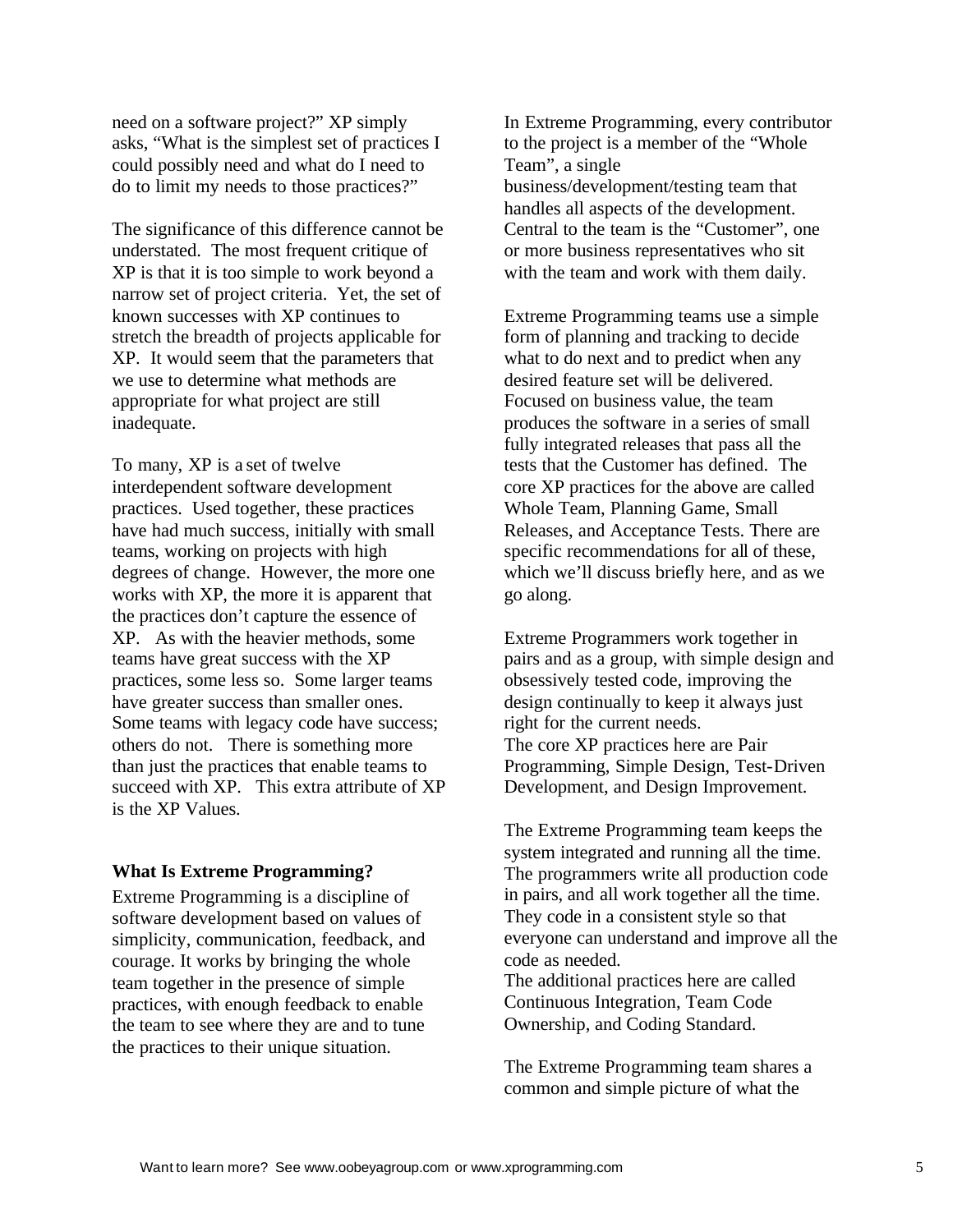system looks like. Everyone works at a pace that can be sustained indefinitely. These practices are called Metaphor, and Sustainable Pace.

## **XP Values**

The XP Values are Communication, Simplicity, Feedback, and Courage.

> "The essence [of XP] truly is simple. Be together with your customer and fellow programmers, and talk to each other. Use simple design and programming practices, and simple methods of planning, tracking, and reporting. Test your program and your practices, using feedback to steer the project. Working together this way gives the team courage.<sup>55</sup>

These values guide our actions on the project. The practices leverage these values to remove complexity from the process.

The impact of the XP Values is significant and unique. XP remains the only methodology that is explicit in its values and practices. This combination gives specific guidance on what (the practices) to do on a project, but also on how to react (defer to the values) when the practices don't seem to be working or are not sufficient. Most methods are specific on practices, some specify principles, but few combine both<sup>6</sup>. For example, CMMI describes Key Practice Areas (KPAs), but does articulate a set of values or principles. RUP provides guiding principles, such as Develop Iteratively, but does not include values that give guidance beyond the software development practices. How these values are used to guide the team in its use of the practices is described later in the section Fitting XP to Your Project.

| Methodology  | <b>Values</b>  | <b>Principles</b> | <b>Practices</b> |
|--------------|----------------|-------------------|------------------|
| <b>CMMI®</b> | N <sub>o</sub> | N <sub>o</sub>    | <b>YES</b>       |
|              |                |                   | (KPAs)           |
| SA/SD        | No             | No                | <b>YES</b>       |
| <b>RUP®</b>  | N <sub>0</sub> | <b>YES</b>        | <b>YES</b>       |
| Agile        | <b>YES</b>     | <b>YES</b>        | NO               |
| XР           | <b>YES</b>     | <b>YES</b>        | <b>YES</b>       |
|              |                |                   |                  |

CMMI: Capability Maturity Model Integration, Software Engineering Institute SA/SD: Structured Analysis/Structured Design RUP: Rational Unified Process, IBM Rational

TABLE 1: Comparison of Methodologies

#### **Organization**

On a project using XP, there are two explicit roles or teams defined: the Customer and the Programmer. In keeping with the value of simplicity, most of the XP literature describes the customer as a single person that can represent the requirements, acceptance criteria, and business value for the project. In practice, it is a team of people that communicate with one voice with The Programming Team. As such, this role is also referred to as The Customer Team. This chapter will use the term "Customer" to describe the role, whether acted on by an individual or a team. The Programmer is a member of the Programming Team that implements The XP Customer Team's requirements. Again, the convention will be to use the term "Programmer" to describe an individual or the team.

On all but the smallest projects, there will also be a Management Team, which allocates resources for the teams, manages the alignment of the project to the goals of the business, and removes any obstacles impeding the team's progress. Extreme Programming does not specify management practices. XP attempts to simplify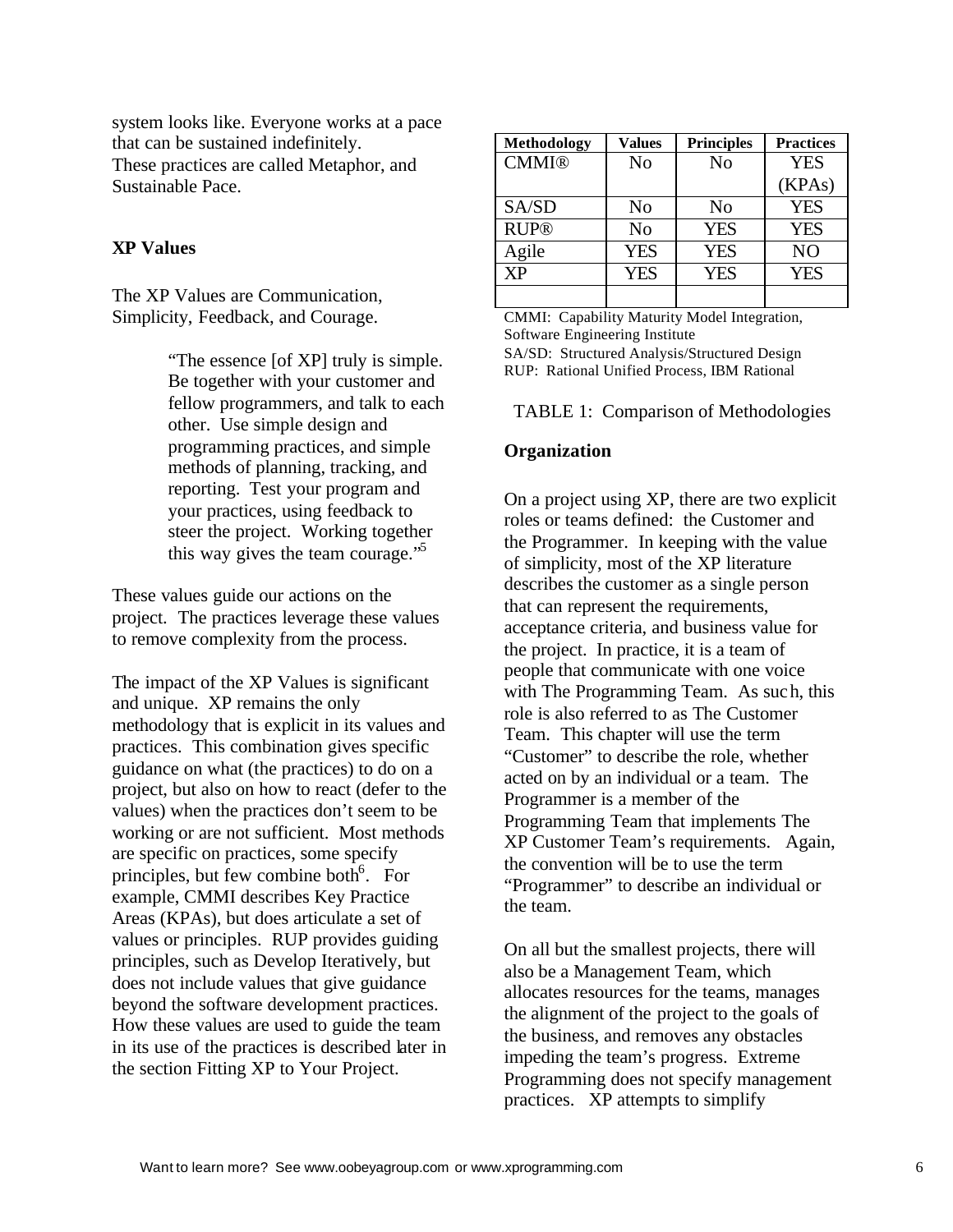management by empowering the Customer and Programmer to make most of the decisions regarding the project. Often, XP teams are described as self-managing. As projects grow in size and complexity, more management is typically required to coordinate the efforts of different teams. Many of the other emerging agile methodologies are focusing more attention on management practices, such as  $Scrum^7$ , Lean Development<sup>8</sup>, and Extreme Project Management<sup>9</sup>.

# **Rhythm Of An Xp Project**

An XP project proceeds in iterations of 2 weeks in length. Each iteration delivers fully developed and tested software that meets the most valuable small set of the full project's requirements. Figure 1 shows the primary activities of the Customer and Programmer during the initial iterations of a project. The project proceeds in a steady rhythm of delivering more functionality. The Customer determines at what point in time the full system can be released and deployed.

|                                   | Week 0<br>Preparing<br>for the first<br>iteration                     | Weeks 1 and 2<br>Iteration 1                                                                                              | Weeks 3 and 4<br>Iteration 2                                                                                              | Week 'n'<br>The rhythm<br>Continues |
|-----------------------------------|-----------------------------------------------------------------------|---------------------------------------------------------------------------------------------------------------------------|---------------------------------------------------------------------------------------------------------------------------|-------------------------------------|
| <b>Customer</b><br><b>Team</b>    | Exploration<br>Story writing<br>Alignment<br>Customer<br><b>Tests</b> | Prep for next Iteration<br>Manage Release Schedule<br>Communicate with<br>End Users/Stakeholders<br><b>Customer Tests</b> | Prep for next Iteration<br>Manage Release Schedule<br>Communicate with<br>End Users/Stakeholders<br><b>Customer Tests</b> |                                     |
|                                   | Agree on<br>process<br>Exploration                                    | Daily Stand up<br>Sit Together<br>Discuss detailed requirements<br><b>Run Customer Tests</b><br>Continuously              | Daily Stand up<br>Sit Together<br>Discuss detailed requirements<br><b>Run Customer Tests</b><br>Continuously              |                                     |
| <b>Programming</b><br><b>Team</b> | <b>Spikes</b><br>Development<br>Environment<br>Preparations           | <b>Tasks</b><br><b>Continuous Builds</b><br>Some Spikes<br>Estimation of new stories<br>for later iterations              | <b>Tasks</b><br>Continuous Builds<br>Some Spikes<br>Estimation of new stories<br>for later iterations                     |                                     |

FIGURE 1: The Rhythm of an XP Project

# **CORE PRACTICES**

There are twelve core practices that define Extreme Programming. Teams new to XP should focus on using and developing skill with these practices. Over time, as the team matures in its use of XP, it will continue to checks its proficiency with these practices, but will also tailor the practices to their project needs. XP teams are encouraged to

use feedback from their project to adapt, add, and eliminate practices as needed. A number of other practices are popular on XP teams and some of these are described later.

 The practices can be described as a cycle of activities. The inner circle describes the tight cycle of the Programmers. The outer loop describing the planning cycle that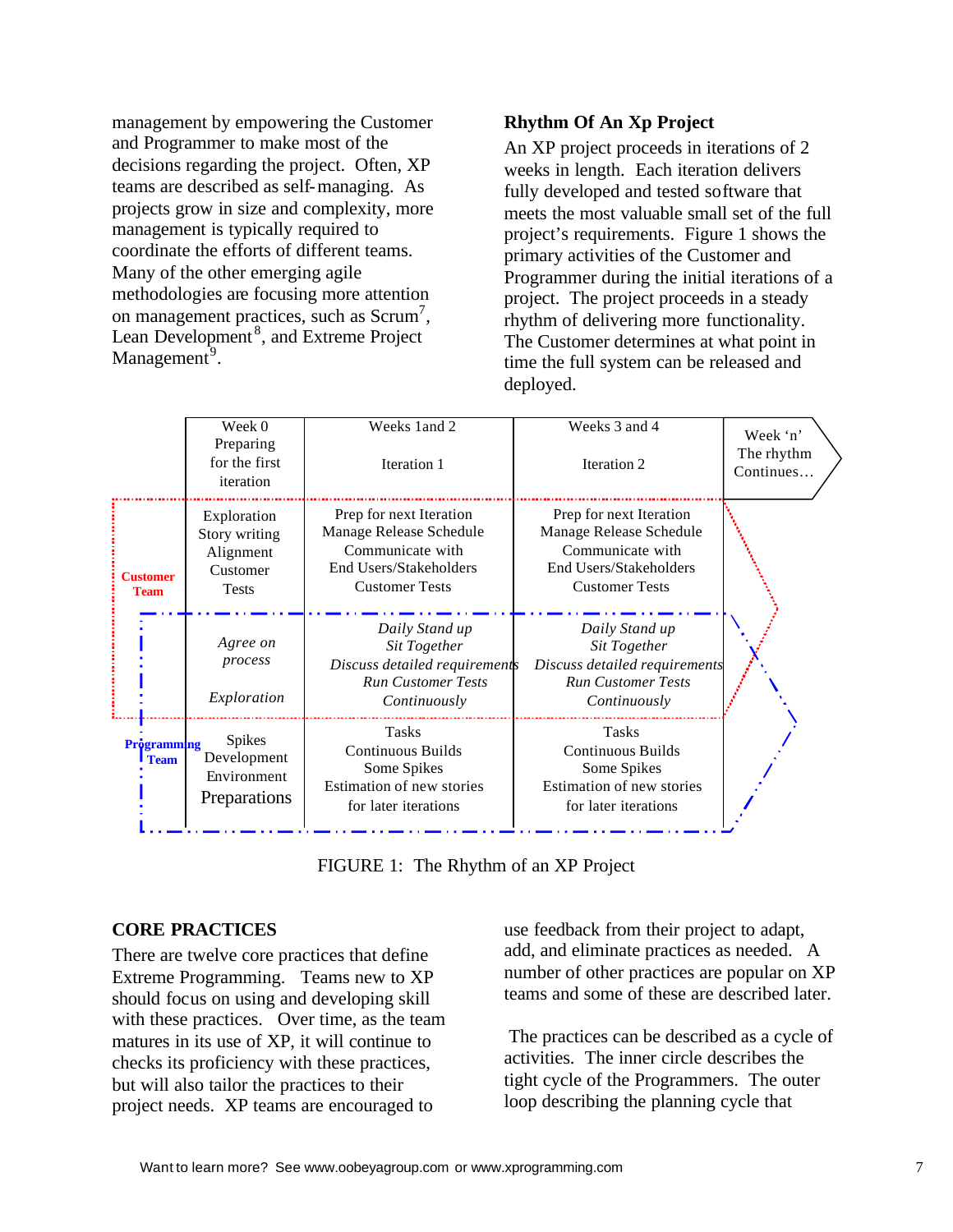occurs between the Customers and Programmers. The middle loop shows practices that help the team communicate

and coordinate the delivery of quality software.



FIGURE 2: XP Practices and the Circle of Life

#### **Whole Team**

All the contributors to an XP project sit together, as members of one team. This team must include a business representative -- the "Customer" -- who provides the requirements, sets the priorities, and steers the project. It's best if the Customer or one of her aides is a real end user who knows the domain and what is needed. The team will of course have programmers. The team will typically include testers, who help the Customer define the customer acceptance tests. Analysts may serve as helpers to the Customer, helping to define the requirements. There is commonly a coach, who helps the team keep on track, and facilitates the process. There may be a manager, providing resources, handling

external communication, and coordinating activities. None of these roles is necessarily the exclusive property of just one individual. Everyone on an XP team contributes in any way that they can. The best teams have no specialists, only general contributors with special skills.

#### **Planning Game**

XP planning addresses two key questions in software development: predicting what will be accomplished by the due date, and determining what to do next. The emphasis is on steering the project -- which is quite straightforward -- rather than on exact prediction of what will be needed and how long it will take -- which is quite difficult.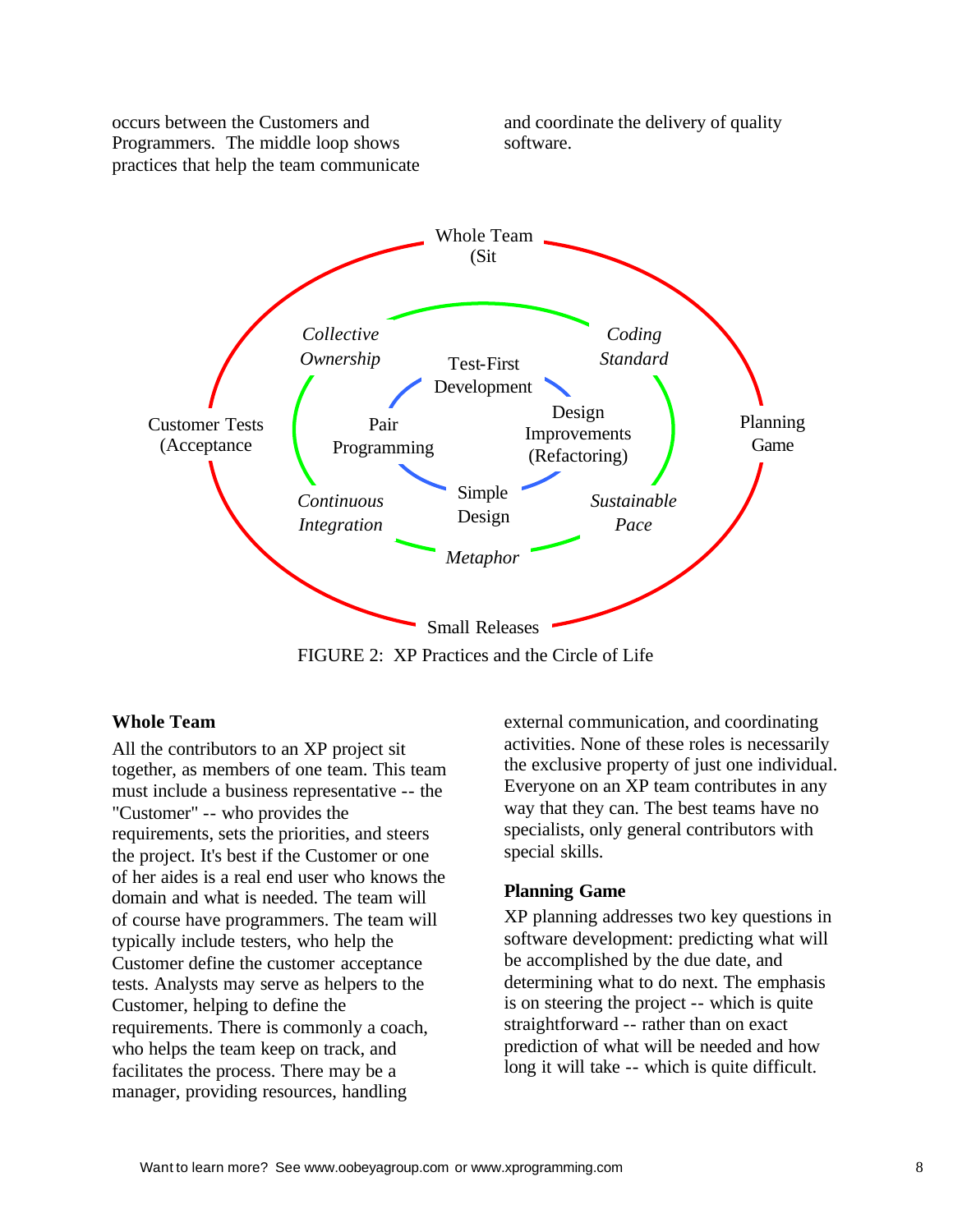There are two key planning steps in XP, addressing these two questions:

*Release Planning* is a practice where the Customer presents the desired features to the programmers, and the programmers estimate their difficulty. With the costs estimates in hand, and with knowledge of the importance of the features, the Customer lays out a plan for the project. Initial release plans are necessarily imprecise: neither the priorities nor the estimates are truly solid, and until the team begins to work, we won't know just how fast they will go. Even the first release plan is accurate enough for decision making, however, and XP teams revise the release plan regularly.

*Iteration Planning* is the practice whereby the team is given direction every couple of weeks. XP teams build software in twoweek "iterations", delivering running useful software at the end of each iteration. During Iteration Planning, the Customer presents the features desired for the next two weeks. The programmers break them down into tasks, and estimate their cost (at a finer level of detail than in Release Planning). Based on the amount of work accomplished in the previous iteration, the team signs up for what will be undertaken in the current iteration.

These planning steps are very simple, yet they provide very good information and excellent steering control in the hands of the Customer. Every couple of weeks, the amount of progress is entirely visible. There is no "ninety percent done" in XP: a feature story was completed, or it was not. This focus on visibility results in a nice little paradox: on the one hand, with so much visibility, the Customer is in a position to cancel the project if progress is not sufficient. On the other hand, progress is so visible, and the ability to decide what will be done next is so complete, that XP projects tend to deliver more of what is needed, with less pressure and stress.

### **Customer Tests**

As part of presenting each desired feature, the XP Customer defines one or more automated acceptance tests to show that the feature is working. The team builds these tests and uses them to prove to themselves, and to the customers, that the feature is implemented correctly. Automation is important because in the press of time, manual tests are skipped. That's like turning off your lights when the night gets darkest.

The best XP teams treat their customer tests the same way they do programmer tests: once the test runs, the team keeps it running correctly thereafter. This means that the system only improves, always notching forward, never backsliding.

## **Small Releases**

XP teams practice small releases in two important ways:

First, the team releases running, tested software, delivering business value chosen by the Customer, with every iteration. The Customer can use this software for any purpose, either for evaluation or even for release to end-users (which is highly recommended). The most important aspect is that the software is visible, and given to the customer, at the end of every iteration. This keeps everything open and tangible.

Second, XP teams release software to their end-users frequently as well. XP Web projects release as often as daily, in-house projects monthly or more frequently. Even shrink-wrapped products are shipped as often as quarterly.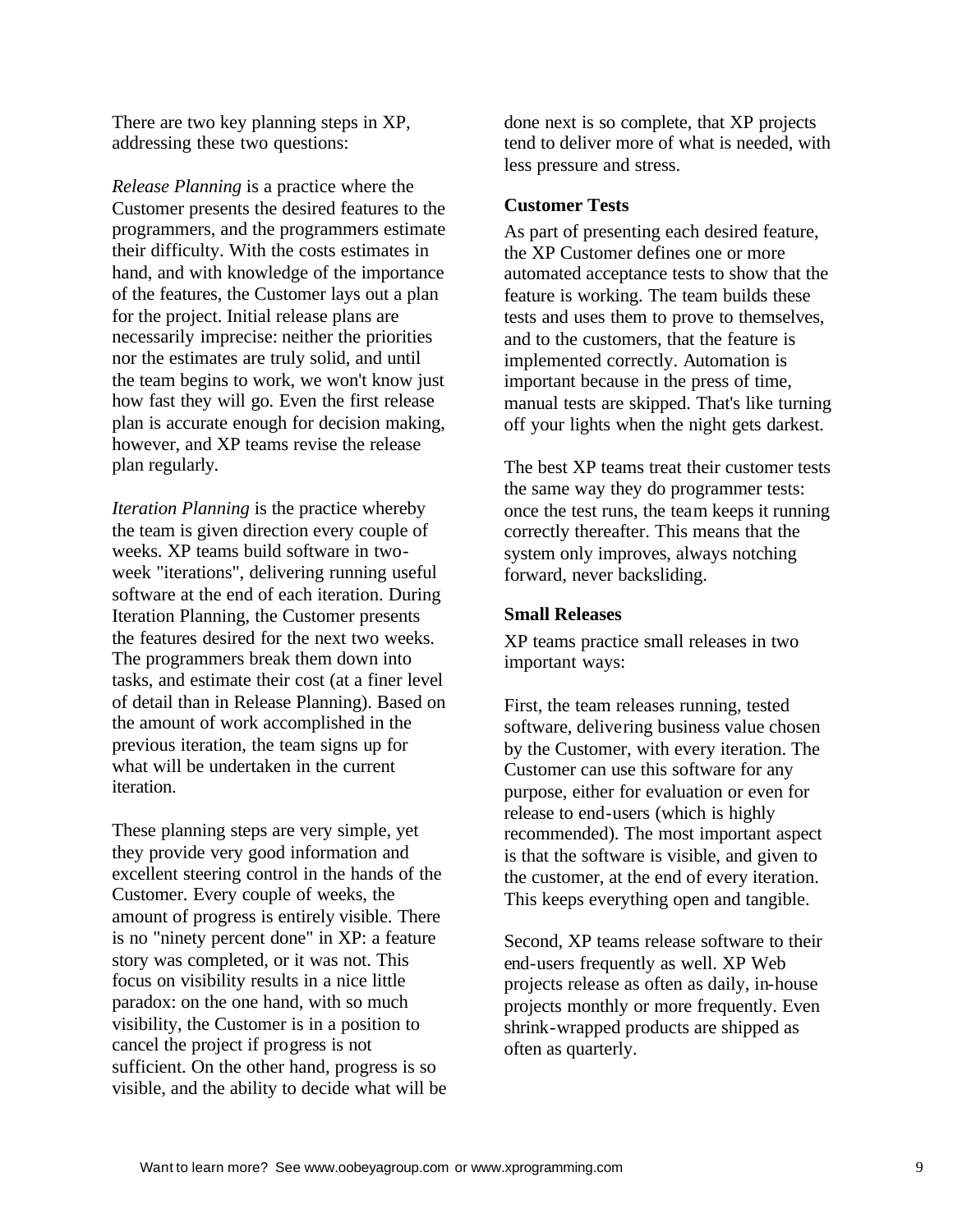It may seem impossible to create good versions this often, but XP teams all over are doing it all the time. Seethe section on Continuous Integration for more on this, and note that these frequent releases are kept reliable by XP's obsession with testing, as described here in Customer Tests and Test-Driven Development.

# **Simple Design**

XP teams build software to a simple design. They start simple, and through programmer testing and design improvement, they keep it that way. An XP team keeps the design exactly suited for the current functionality of the system. There is no wasted motion, and the software is always ready for what's next.

Design in XP is not a one-time thing, or an up-front thing, but it is an all-the-time thing. There are design steps in release planning and iteration planning, plus teams engage in quick design sessions and design revisions through refactoring, through the course of the entire project. In an incremental, iterative process like Extreme Programming, good design is essential. That's why there is so much focus on design throughout the course of the entire development.

## **Pair Programming**

In XP, two programmers, sitting side by side, at the same machine, build all production software. This practice ensures that all production code is reviewed by at least one other programmer, resulting in better design, better testing, and better code.

It may seem inefficient to have two programmers doing "one programmer's job", but the reverse is true. Research on pair programming shows that pairing produces better code in about the same time as programmers working singly. That's right: two heads really are better than one!

It does take some practice to do well, and you need to do it well for a few weeks to see the results. Most programmers who learn pair programming prefer it, so we highly recommend it to all teams.

Pairing, in addition to providing better code and tests, also serves to communicate knowledge throughout the team. As pairs switch, everyone gets the benefits of everyone's specialized knowledge. Programmers learn, their skills improve, and they become move valuable to the team and to the company. Pairing, even on its own outside of XP, is a big win for everyone.

## **Test-Driven Development**

Extreme Programming is obsessed with feedback, and in software development, good feedback requires good testing. XP teams practice "test-driven development", working in very short cycles of adding a test, then making it work. Almost effortlessly, teams produce code with nearly 100 percent test coverage, which is a great step forward in most shops. (If your programmers are already doing even more sophisticated testing, more power to you. Keep it up, it can only help!) It isn't enough to write tests: you have to run them. Here, too, Extreme Programming is extreme. These "programmer tests", or "unit tests" are all collected together, and every time any programmer releases any code to the repository (and pairs typically release twice a day or more), every single one of the programmer tests must run correctly. One hundred percent, all the time! This means that programmers get immediate feedback on how they're doing. Additionally, these tests provide invaluable support as the software design is improved.

# **Design Improvement**

Extreme Programming focuses on delivering business value in every iteration. To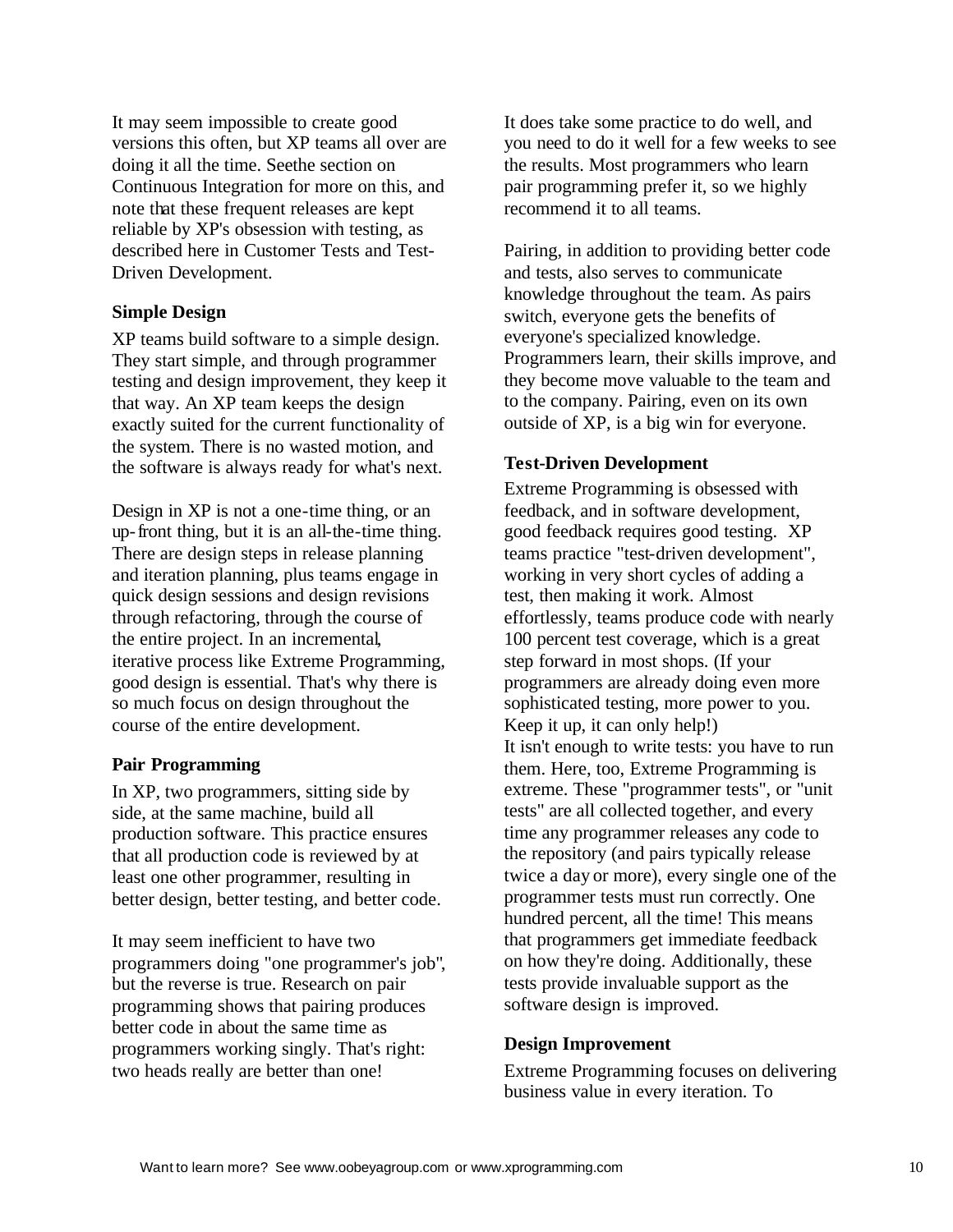accomplish this over the course of the whole project, the software must be well designed. The alternative would be to slow down and ultimately get stuck. So XP uses a process of continuous design improvement called "refactoring".<sup>10</sup>

The refactoring process focuses on removal of duplication (a sure sign of poor design), and on increasing the "cohesion" of the code, while lowering the "coupling". High cohesion and low coupling have been recognized as the hallmarks of welldesigned code for at least thirty years.<sup>11</sup> The result is that XP teams start with a good, simple design, and always have a good, simple design for the software. This lets them sustain their development speed, and, in fact, generally increase speed as the project goes forward.

Refactoring is, of course, strongly supported by comprehensive testing that ensures that as the design evolves, nothing is broken. Thus the customer tests and programmer tests are a critical enabling factor. The XP practices support each other: they are stronger together than separately.

# **Continuous Integration**

Extreme Programming teams keep the system fully integrated at all times. We say that daily builds are for wimps: XP teams build multiple times per day. (One XP team of forty people builds at least eight or ten times per day!)

The benefit of this practice can be seen by thinking back on projects you may have heard about (or even been a part of) where the build process was weekly or less frequently, and usually led to "integration hell", where everything broke and no one knew why.

Infrequent integration leads to serious problems on a software project. First of all, although integration is critical to shipping good working code, the team is not practiced at it, and often it is delegated to people who are not familiar with the whole system. Second, infrequently integrated code is often -- or usually -- buggy code. Problems creep in at integration time that are not detected by any of the testing that takes place on an unintegrated system. Third, weak integration process leads to long code freezes. Code freezes mean that you have long time periods when the programmers could be working on important shippable features, but that those features must be held back. This weakens your position in the market, or with your end users.

# **Collective Code Ownership**

On an Extreme Programming project, any pair of programmers can improve any code at any time. This means that all code gets the benefit of many people's attention, which increases code quality and reduces defects. There is another important benefit as well: when code is owned by individuals, required features are often put in the wrong place, as one programmer discovers that he needs a feature somewhere in code that he does not own. The owner is too busy to do it, so the programmer puts the feature in his own code, where it does not belong. This leads to ugly, hard-to-maintain code, full of duplication and with low (bad) cohesion.

Collective ownership could be a problem if people worked blindly on code they did not understand. XP avoids these problems through two key techniques: the programmer tests catch mistakes, and pair programming means that the best way to work on unfamiliar code is to pair with the expert. In addition to ensuring good modifications when needed, this practice spreads knowledge throughout the team.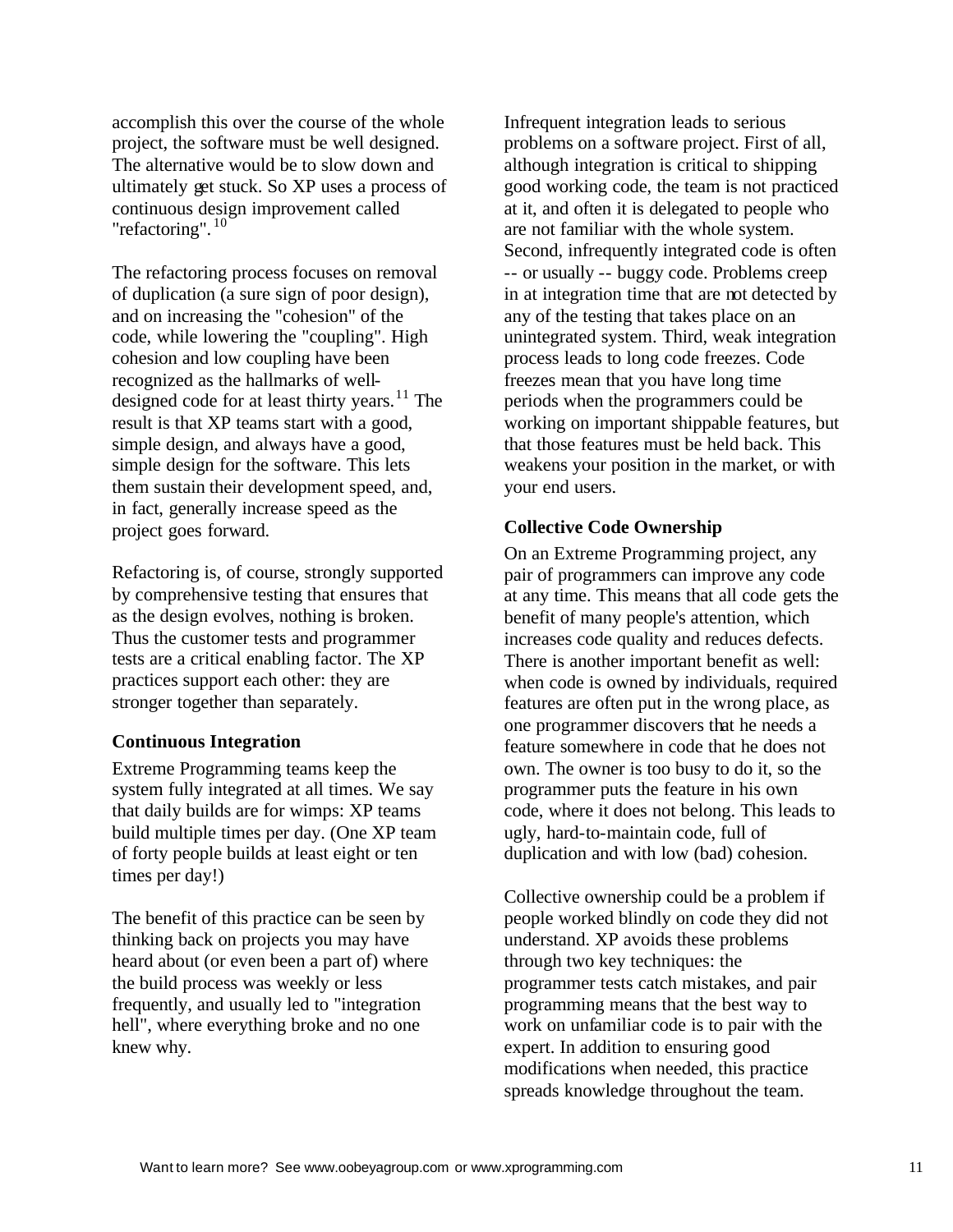## **Coding Standard**

XP teams follow a common coding standard, so that all the code in the system looks as if it was written by a single -- very competent -- individual. The specifics of the standard are not important: what is important is that all the code looks familiar, in support of collective ownership.

## **Metaphor**

Extreme Programming teams develop a common vision of how the program works, which we call the "metaphor". At its best, the metaphor is a simple evocative description of how the program works, such as "this program works like a hive of bees, going out for pollen and bringing it back to the hive" as a description for an agent-based information retrieval system. Sometimes a sufficiently poetic metaphor

does not arise. In any case, with or without vivid imagery, XP teams use a common system of names to be sure that everyone understands how the system works and where to look to find the functionality you're looking for, or to find the right place to put the functionality you're about to add.

### **Sustainable Pace**

Extreme Programming teams are in it for the long term. They work hard, and at a pace that can be sustained indefinitely. This means that they work overtime when it is effective, and that they normally work in such a way as to maximize productivity week in and week out. It's pretty well understood these days that death march

projects are neither productive nor produce quality software. XP teams are in it to win, not to die.

# **OTHER COMMON PRACTICES**

The core practices of Extreme Programming do not specify all of the activities that are required to deliver a software project. As teams use XP, many find that other practices aid to their success, in some cases as significantly as some of the core practices. The following are some of other practices commonly used on successful XP teams.

## **Open Workspace**

To maximize communication amongst the Whole Team, they work toge ther in an Open Workspace. This is a large room, with tables in the center that can typically seat two to four pairs of developers. Figure 3 for shows an example of an XP workstation for 3 pairs of developers. By sitting together, all of the team members can establish instant communication when needed for the project. Teams establish their own rules concerning their space in order to ensure that everyone can work effectively. The walls of the Open Workspace are used to display information about the project. This will include big visible charts of metrics like passing acceptance tests and team productivity. There may be designs drawn on whiteboards. Project status will is displayed so that any participant or stakeholder of the project can always see progress.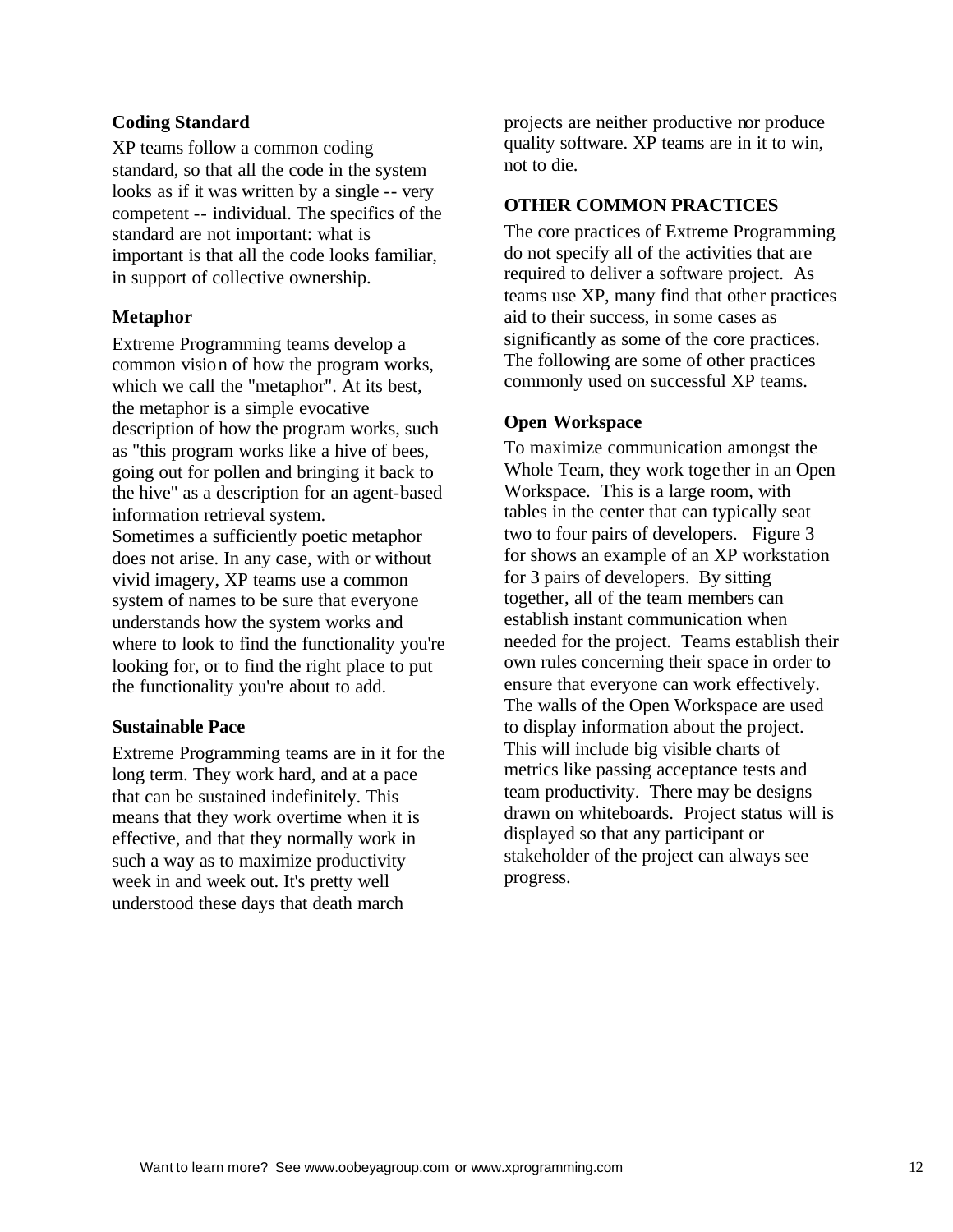

FIGURE 3: Extreme Programming Workstation<sup>12</sup>

# **Retrospectives**

The XP practices provide feedback to the team as to the quality of the code and its alignment to the Customers needs. The team also needs feedback on how it is performing. Is it following the practices with discipline? Are there adaptations to the practices that would benefit the team? The practice commonly used for this is the Retrospective<sup>13</sup>. After each iteration, the team does a short reflection on what went well during the iteration and what should be improved in the next iteration. After a release of the product, a more in depth Retrospective is performed on the whole project.

# **Self-Directed Teams**

A practice that is common amongst most of the agile methods is self-directed teams. The best people to make decisions about the project are those closest to the details, as long as they have an understanding of the overall goals of the project. Open communication allows team members to have the information required to make decisions. Managers are part of the communication loop, but are not bottlenecks in the decision making flow.

### **Customer Team**

As XP is used on projects with more complex requirements, a team performs the Customer function. For larger or more complex projects, the Customer team may even exceed the Programming team in size. Some of the challenges faced by the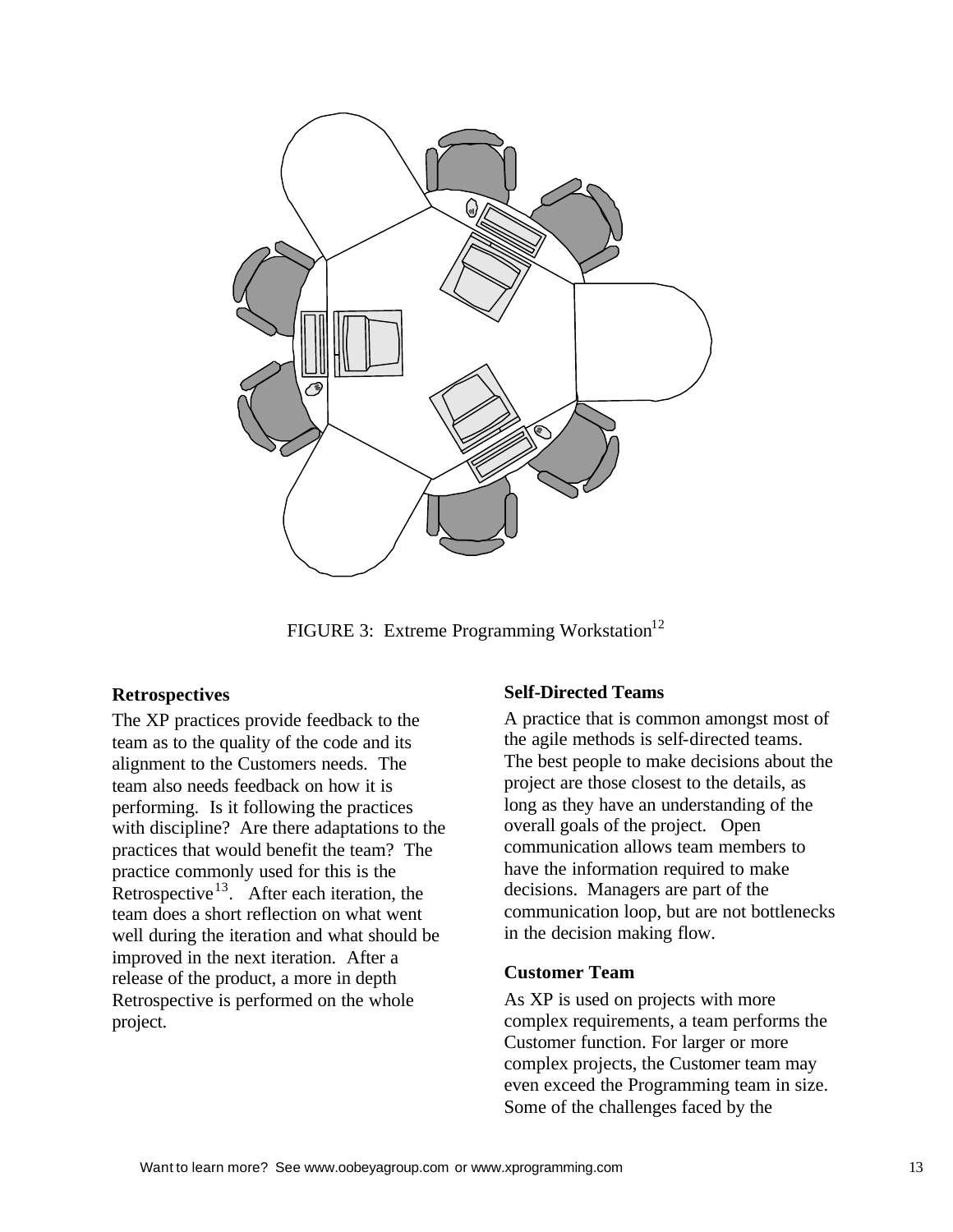Customer team include communicating with and balancing the needs of multiple stakeholders, allocating resources to the appropriate projects or features, ensuring feedback to ensure that the requirements implemented achieve the stakeholders' goals. The specific Customer Team practices are still emerging in the agile community. The practices are guided by the same values as the other XP practices.

#### **FITTING XP TO YOUR PROJECT**

## **Is My Project A Good Fit For XP?**

Probably the most commonly debated question regarding Extreme Programming is whether it can be used successfully on a particular type of project. Experience is proving that, as with other approaches to software development, the limitations often include both the characteristics of the project, the people on the team, and the organization in which they work. To evaluate whether the XP practices can help a team achieve greater success on their project, consideration must be given to the project characteristics, the people on the team, and the cultures of the organizations involved in the project.

The XP Values can be used as a template to test the fit of XP to a project, team, and organization. Simply evaluate the degree to which each value is current held by the team and the organization.

#### **Communication**

Does the team communicate constantly and effectively? Does this communication extend to their customer? Is the team's software readable and understandable (i.e. is it easy for Programmers to communicate with the code)?

#### **Simplicity**

Is the team comfortable with simple solutions? Can the team implement without a complete design the system prior to coding? Is the team comfortable with some ambiguity as to the exact requirements and designs? Can the team adapt often to changing requirements? Is the team working new code or code that is well designed and refactored?

#### **Feedback**

Can the team get feedback on its tasks and deliverables often? Does the team accept feedback constructively? When there are problems, does the team focus on the process to identify root causes (rather than the people)? How often does the team integrate, build, and test the complete software system?

## **Courage**

Does the organization encourage individuals to not fear failure? Are individuals and teams encouraged to show initiative and make decisions for their projects? Are organizational boundaries easily crossed to solve problems on the project?

Typically, The greater the degree to which the team can answer, "YES" to these questions, the fewer changes are required and the easier it is for the team and organization to adopt XP. Some specific project and team guidelines for getting started are provided next.

#### **GETTING STARTED**

When selecting an initial project on which to try XP, consideration must be given to the challenges of using the new practices. New practices introduce risk to a project. Care must be taken to select an initial project that is not burdened by all of the most difficult obstacles to using XP, but does address enough typical obstacles such that the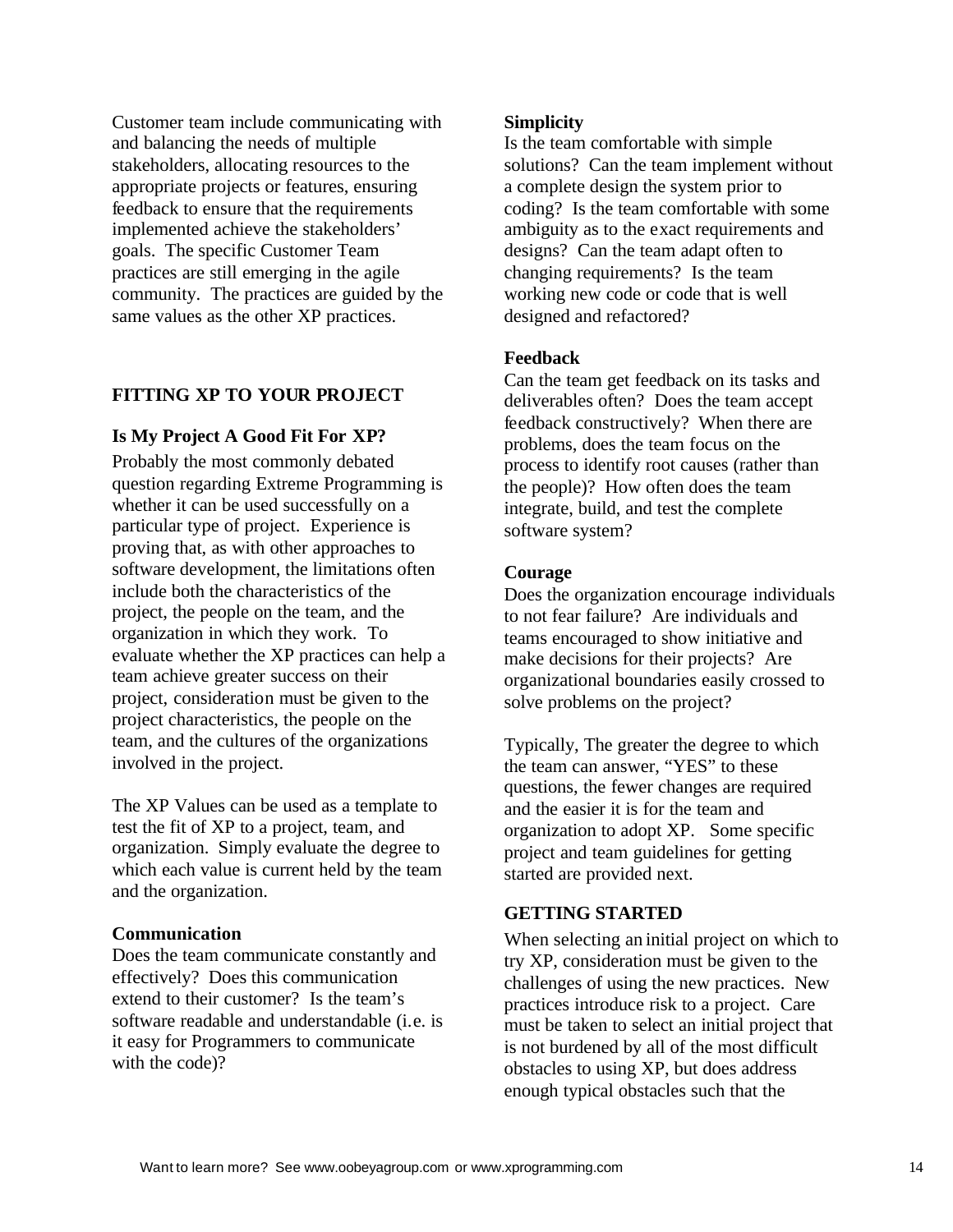success of the initial project can provide the basis for expanding to the rest of the organization.

Although most initial XP projects are not this fortunate, ideally, the initial project will have many of the following characteristics:

- ? Primarily new code versus legacy updates
- ? An identified and available source of requirements and feedback (i.e. onsite customer)
- ? Delivers important business value and has management visibility
- ? Uses an OO language/environment
- ? Is typical of the projects the organization will be doing in the future
- ? Has a co-located team in an open workspace
- ? Can be delivered to the end-user incrementally, at least every 4-6 weeks

In selecting the initial XP Project team, the main attribute of the team members should be a strong commitment to delivering the project and achieving its goals using the new practices. Some healthy skepticism about XP is acceptable, as long as it the team members are willing to use the practices and let data and experience from the project guide any adaptations. The team ideally will have a few technical leaders familiar with other projects in the organization, but it is not desirable to have a team full of the most senior people. XP is a collaborative approach to development and as such, the initial project will benefit from members with strong "soft" skills, who prefer collaborative work environments. Beyond these characteristics, the team should be representative of teams that the organization will use in the future.

The simplest way to reduce risk on an initial project is maximize the skill of the team as quickly as possible. This can be achieved through recruiting team members that are already skilled in XP, training, or experienced coaching for an inexperienced team.

# **ADAPTATIONS**

As teams begin adopting the XP practices, numerous obstacles and constraints must be confronted. The team may have trouble having access to the Customer everyday. The team may have trouble co-locating to an Open Workspace. The team may be so large that communicating without formal documentation is not feasible. How do we adjust? Must we abandon XP? The XP Values guide teams in solving these process problems on their projects.

The Courage value guides us to aggressively confront and remove any obstacles that would add steps, artifacts, or complexity to the process. This often means letting common sense outweigh bureaucracy. For example, teams some times do not feel empowered to change the physical work environment to have an Open Workspace (i.e. change the cubicles). Often, a little courage, negotiating, and a power screwdriver will remove this obstacle. Some teams struggle to have a Customer sitting with the team. The programmers develop from a requirements document and have never spoken to a Customer. Although the thought of having a customer present is desirable, the logistics can seem impossible, particularly if the best person to sit with the team does not live near the team or is constantly traveling. Often, with a slight reorganization and a modified communication infrastructure, a customer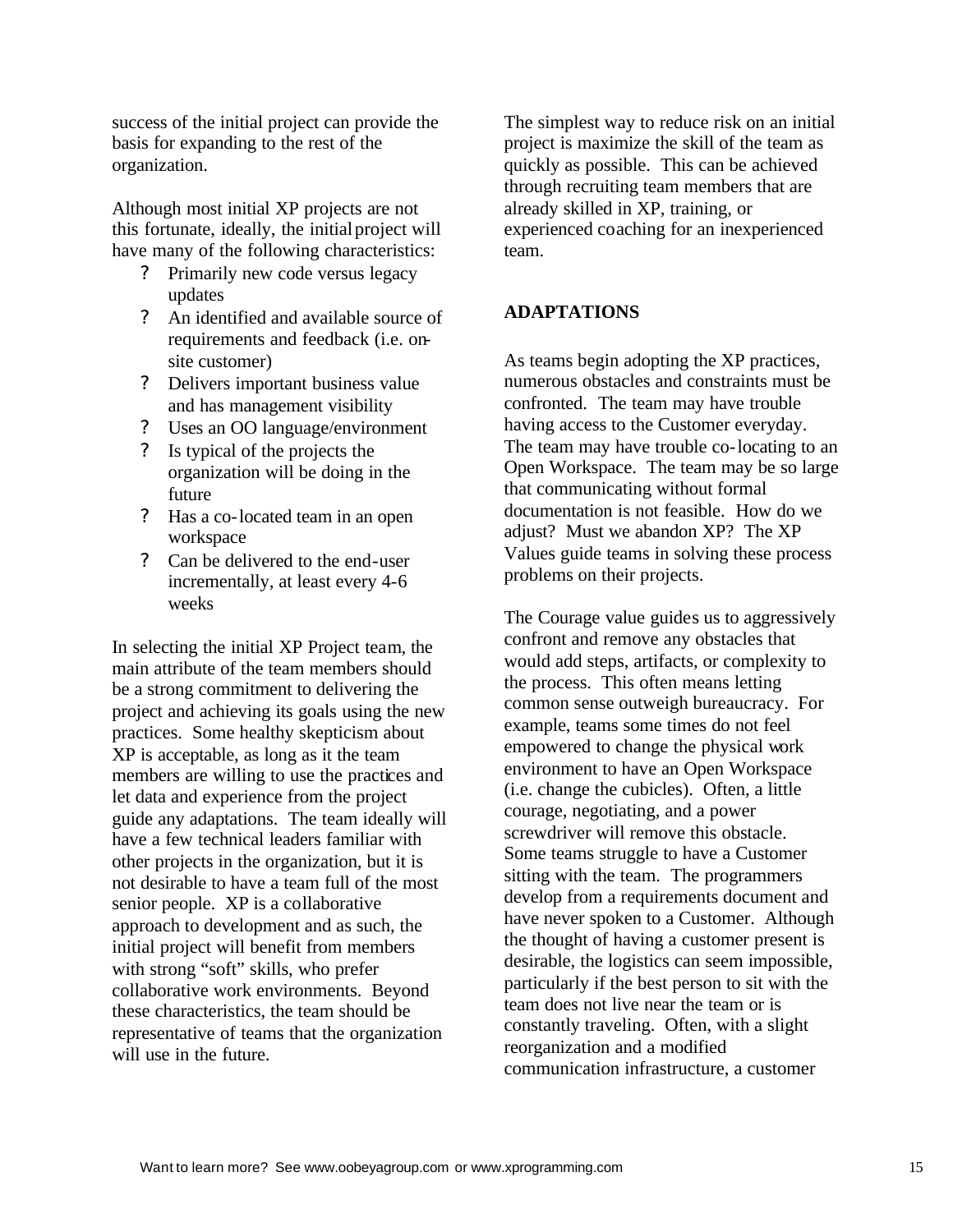can be identified that can sit with the team on a frequent basis.

Of course, courage can only take us so far. There will be constraints that interfere with our ability to implement the practices as described. A common example is legacy code. Many teams work with large code bases that do not have tests and are in dire need for Design Improvement. We want to aggressively move to the state where all of the code has passing tests, is understandable and well designed. The initial attempt is to rapidly get the code up to our new standard. Can we toss it and rewrite it? Would it really be that expensive and time consuming to fix it? Is there other, cleaner code available that we can replace it with? Very often, the answers are NO, YES, and NO, leaving the team no choice, but to live with the smelly code and improve as they can.

The XP Values give the team a helpful, simple tool to deal with this difficult, yet inevitable challenge. The constraint that causes a practice to be modified or abandoned is reviewed against each of the XP Values, using the following question: *''how will the influence of this XP Value be diminished as a result?''* In the case of our un-testable legacy code, a quick brainstorm

by the team might yield the ideas in the Impact column of Table 2. The team discusses ways to adapt the process that is guided by the values, yielding something like Adaptation Alternatives column.

Each alternative that the team considers is checked for its alignment to the values. As misaligned example, an alternative that states "all legacy code changes must be approved by a Change Control Board (CCB) prior to implementation" may be viable, but it is not Simple to implement; it reduces the frequency of feedback while we wait for the CCB to meet; and takes empowerment away from the programmers, reducing their Courage. Other alternatives that address the constraint that align closer to the XP Values are preferred.

By using this simple technique, teams adapt the XP Practices to their project and team needs. The importance of starting with Courage cannot be overstated. Many teams have been able to achieve a level of simplicity in their practices beyond what was thought possible. Although this may appear to introduce risk, Retrospectives after each iteration mitigate that risk by helping the team understand where additional adaptations are required.

# **SUMMARY**

The pace of change in the software deve lopment industry remains at a high rate. People continue to push the boundaries of known techniques and practices in an effort to develop software as efficiently and effectively as possible. Extreme Programming and Agile Software Methodologies have emerged as an alternative to comprehensive methods designed primarily for very large projects. Teams using XP are delivering software often and with very low defect rates. As the industry continues to evolve, we are likely to see additional insights on how to leverage collaborative work on more and more types of projects.

\_\_\_\_\_\_\_\_\_\_\_\_\_\_\_\_\_\_\_\_\_\_\_\_\_\_\_\_\_\_\_\_\_\_\_\_\_\_\_\_\_\_\_\_\_\_\_\_\_\_\_\_\_\_\_\_\_\_\_\_\_\_\_\_\_\_\_\_\_\_\_\_\_\_\_\_

\_\_\_\_\_\_\_\_\_\_\_\_\_\_\_\_\_\_\_\_\_\_\_\_\_\_\_\_\_\_\_\_\_\_\_\_\_\_\_\_\_\_\_\_\_\_\_\_\_\_\_\_\_\_\_\_\_\_\_\_\_\_\_\_\_\_\_\_\_\_\_\_\_\_\_\_